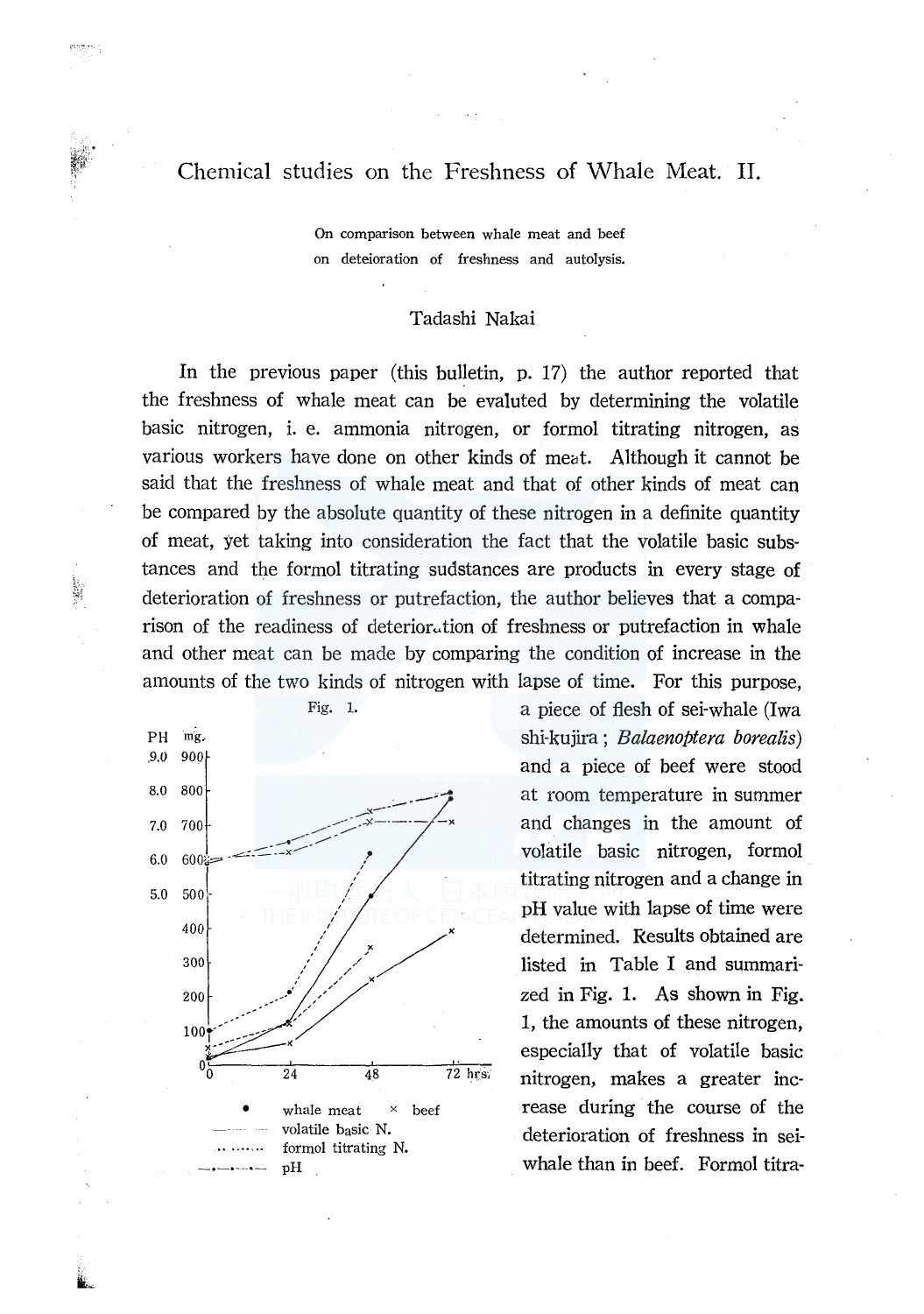#### 28 Tadashi Nakai

ting nitrogen in sei-whale meat was far greater than beef in absolute quantity but the rate of increase in beef was slightly above that of sei-whale meat. Increase of pH value was more rapid in sei-whale meat than in beef. This may be due to a large production of volatile basic substances in sei-whale meat. Fig. 2

From these results, it can be said that the freshness of sei-whale meat is more readily deteriorated than that of beef, provided that the kind of bacteria attacking  $\frac{120}{100}$ meat is not brought into question.

At the same time, autolysis which plays a part in the deterioration of freshness in company with bacterial action was compared in both meat. The results obtained are shown in Table II and summarized in Fig. 2.



mg. 140  $\sim$ م.<br>من المستقبل المستقبل المقدم المقدم المقدم المقدم المقدم المقدم المقدم المقدم المقدم المقدم المقدم المقدم المقد ,,/ *,/*  80 */ x'*   $\begin{array}{c}\n 80 \\
60 \\
\hline\n 40\n \end{array}$ 40<br>20<br>0<br>0<br>48  $0<sub>0</sub>$   $48$   $120$  hrs. whale meat  $\times$  beef volatile basic N.

formol titrating N.

in united action with bacteria which mentioned above. Increase of both kinds of nitrogen was found to be greater in beef than in sei-whale meat during the process of autolysis.

### Experimental

### a) Deterioration of freshness at room temperature.

A piece of sei-whale meat preserved in an ice chamber for three days after dissection and a piece of beef stored in a refrigerator by a butcher were used as materials in the present experiments.

Each material was divided about equally into several Petri' dishes and let stood at room temperature in August. Every 24 hrs. the content of a dish for each material was minced and thoroughly pounded in a mortar. 4 g of each meat thus treated was weighed into a test-tube and 6 cc of absolute alcoholic  $0.01 N$   $H<sub>2</sub>SO<sub>4</sub>$  was added to prevent subsequent decay. Samples thus obtained were put to the determination of volatile basic nitrogen and formol titrating nitrogen as mentioned in the previous report.

The determination of pH value was made as follows:  $2g$  of minced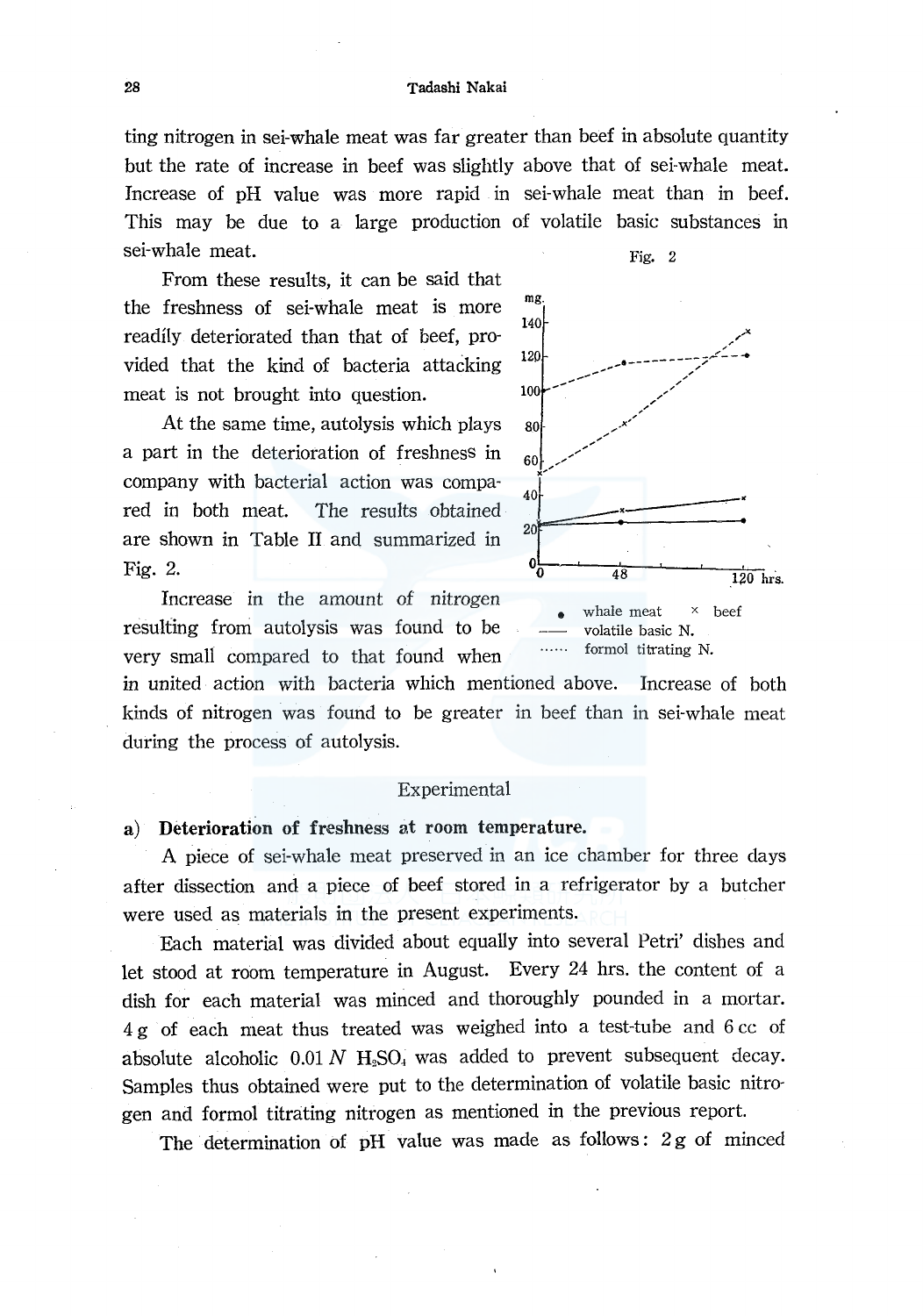#### Chemical Studies on the Freshness of Whale Meat. II. 29

material was pounded in a mortar with 10 cc of distilled water, allowed to stand for a short time, and the pH value of the supernatant liquid was determined with Toyo pH test-paper (methyl red and phenol red) and its standard table of change of colour which had been corrected with buffer.

Results obtained were as follows :

| Time (hrs.)   Sei-whale | Volatile basic N* |      | _________________________<br>Formol titrating $N^*$ |      | рH                |      |
|-------------------------|-------------------|------|-----------------------------------------------------|------|-------------------|------|
|                         | meat              | Beef | Sei-whale<br>meat                                   | Beef | Sei-whale<br>meat | Beef |
| 0                       | 16.5              | 21.3 | 102                                                 | 52   | 5.9               | 6.0  |
| 24                      | 128               | 64.4 | 211                                                 | 123  | 6.5               | 6.2  |
| 48                      | 493               | 250  | 616                                                 | 345  | 7.4               | 7.1  |
| 72                      | 776               | 392  |                                                     |      | 7.9               | 7.1  |

| аπ<br>н |  |
|---------|--|
|         |  |

 $(* \infty)$  mg/100 g)

### b) Autolysis.

Materials used were the same as in a).

Each material was minced, thoroughly pounded in a mortar, and several samples of  $2g$  each were placed in glass bottles.

These bottles were corked after the addition of 18 cc each of distilled water saturated with chloroform, and allowed to stand at room temperature. At start and after 48 and 120 hrs., 30 cc each of absolute alcoholic 0.01 N  $H<sub>2</sub>SO<sub>4</sub>$  were added in each bottle to prevent subsequent progress of autolysis. Samples obtained in this manner were put to the determination of the two kinds of nitrogen.

*Formol titrating nitrogen.-* The sample was transferred to a beaker, heated in a gently boiling water bath for about 15 min., and the supernatant clear liquid was filtered into an Erlenmeyer's flask. 10 cc of distilled water was added to the meat residue in the beaker, heated in a water bath for 5 min., and filtered as before. After the washing of the precipitate was repeated twice more,  $1 \text{ cc}$  of  $20\%$  sulfosalic acid was added to the combined filtrate and washings in the flask, The mixture was allowed to stand overnight, and filtered into a 50 cc volumetric flask. The residue *on* the filter was washed, and the combined filtrate and washings were diluted to the marking. 20 cc of the solution thus obtained was put to the formal titration.

*Volatile basic nitrogen.-* 20 cc of the solution obtained above was subjected to the aeration method as described in the previous report.